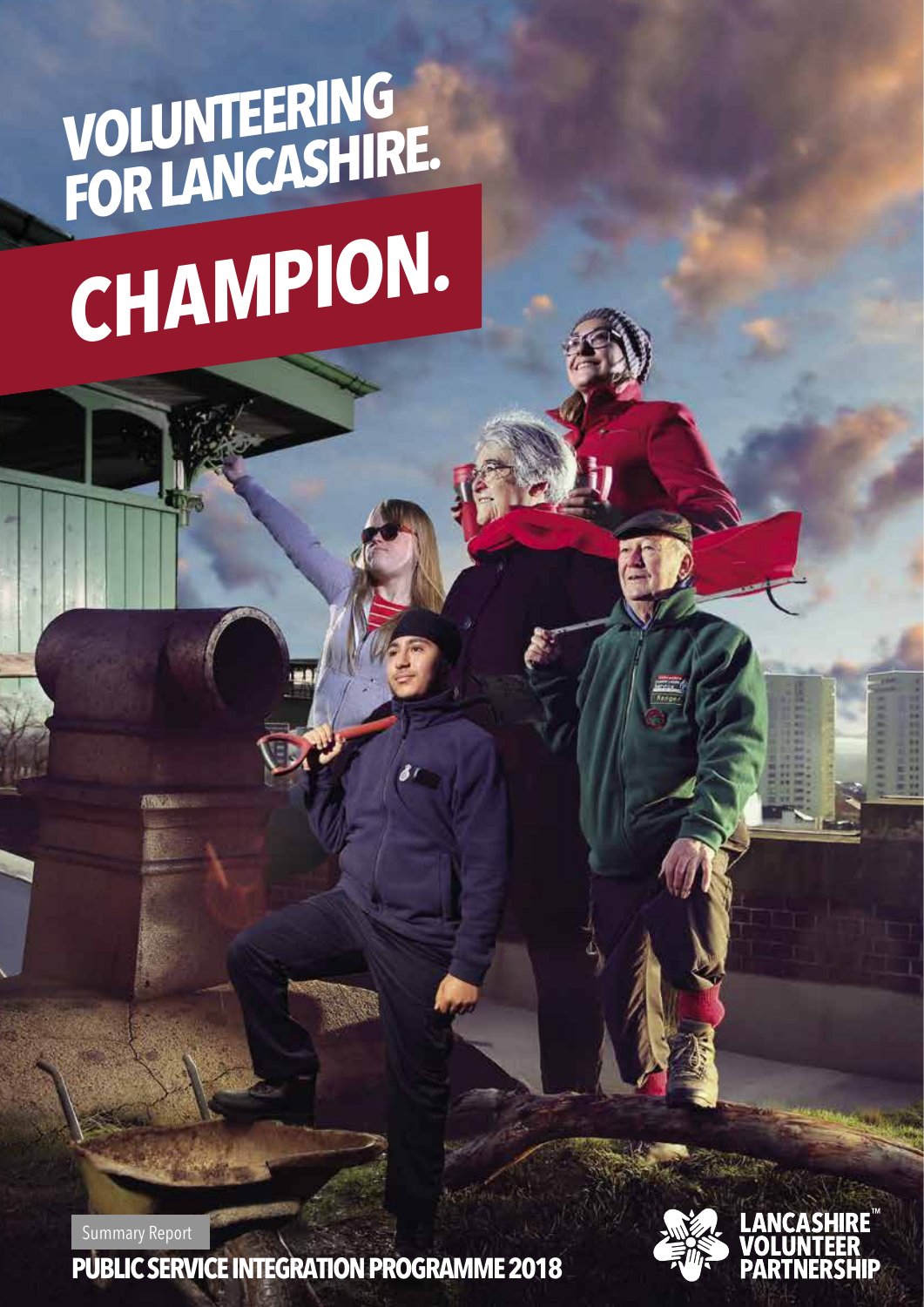**This report highlights just some of the positive outcomes achieved through the creation of the Lancashire Volunteer Partnership. What is most striking within this report are the case studies of vulnerable people who have been supported by Lancashire Volunteer Partnership. These stories really bring home the impact that LVP Volunteers make on a day-to-day basis to some of the most vulnerable people in society, young or old, LVP has a volunteer offer to help. The Partnership understand what many organisations fail to; that it's not all about grand gestures, rather it's often the little things that make the biggest impact.**

**LANCASHIRE VOLUNTEER PARTNERSHIP (LVP) WAS ESTABLISHED IN 2016, SERVICE VOLUNTEERING.** 

### **JOINING PUBLIC SERVICES WHO WANTED TO PROVIDE ONE GATEWAY INTO PUBLIC**

**THE AIM OF THE PARTNERSHIP IS TO MAKE VOLUNTEERING FOR PUBLIC SERVICES REWARDING AND TO PROVIDE OPPORTUNITIES FOR PEOPLE TO MAKE A REAL DIFFERENCE IN THEIR LOCAL COMMUNITIES.** 

**BY BRINGING THESE OPPORTUNITIES INTO ONE PLACE AND BY PARTNERS WORKING TOGETHER, LVP BELIEVE THEY CAN LOOK AFTER THEIR VOLUNTEERS BETTER AND ALLOW THEM TO USE THEIR SKILLS FOR THE BENEFIT OF ALL.** 

**THE LVP IS PASSIONATE ABOUT SUPPORTING PEOPLE IN NEED OF HELP AND BUILDING STRONGER, MORE RESILIENT COMMUNITIES THAT CAN FLOURISH; AND AT THE HEART OF THIS IS ITS VOLUNTEERS. VOLUNTEERING ROLES ARE VARIED, FROM VISITING PEOPLE WHO MAY BE FEELING LONELY TO VOLUNTEERING ALONGSIDE THE NEIGHBOURHOOD POLICING TEAMS AS A SPECIAL CONSTABLE, OR JOINING AS A VOLUNTEER POLICE CADET, CYBER VOLUNTEER OR SUPPORTING A LOCAL LIBRARY.**

**THIS DOCUMENT PROVIDES AN OVERVIEW OF WHAT THE LVP HAS ACHIEVED SINCE IT WAS ESTABLISHED WHICH WOULD NOT HAVE BEEN POSSIBLE WITHOUT THE DEDICATION OF THE VOLUNTEERS AND THE LVP TEAM.**



The business case for the creation of the Partnership was unchartered territory and its inception depended on a high degree of trust and faith from all the partners involved. I would like to thank everyone for their continued support and commitment which enabled a successful bid to the Police Innovation Fund, sealing our ambition and paving the way for Lancashire to begin its journey.

Our vision and objectives for this two-year programme were ambitious, with doubt cast over whether this could be achieved either on time or within budget. In many instances objectives have not only been met but have been surpassed, adding greater value to public services struggling under budgetary constraints.

The programme team have been candid in the challenges faced delivering the programme, not least organisational culture and business processes. The programme team should be commended for their perseverance and resilience in overcoming each challenge.

There is no doubt that positive transformation has taken place and recognition must also be given to strategic partners who persevered with the programme and weathered the challenges of implementation. This required strong leadership together with innovation and creativity, all three shown by partners and the programme team. Most noticeably, it has proved that by working together, it is possible to reduce vulnerability and in turn, the demands placed on statutory services.

I am very proud to be a part of this venture, which has created a valuable resource for the people of Lancashire. I thank everyone who has been involved in its success; they also should feel proud to see laid out in this report the tremendous transformation that has taken place. There is no complacency or over confidence in this report, only a clear ambition to have a positive impact on the lives of others and to bring everyone together to make use of every minute that a volunteer contributes towards reducing vulnerability and making a real difference.

Finally, this programme set out with the noble aim of reducing vulnerability and creating a strategic vulnerability triage for Lancashire. This report is evidence that Lancashire is well on the way to achieving this and now begins a new programme of work that will see this triage expanded to include a further step-down pathway to social actions groups prevalent across the county.

I do hope that you take the time to read this report in the knowledge that something special has been delivered here in Lancashire and this is the story of our ongoing journey.



**Clive Grunshaw** Police and Crime Commissioner for Lancashire





# **WHO ARE THE LVP? FOREWORD.**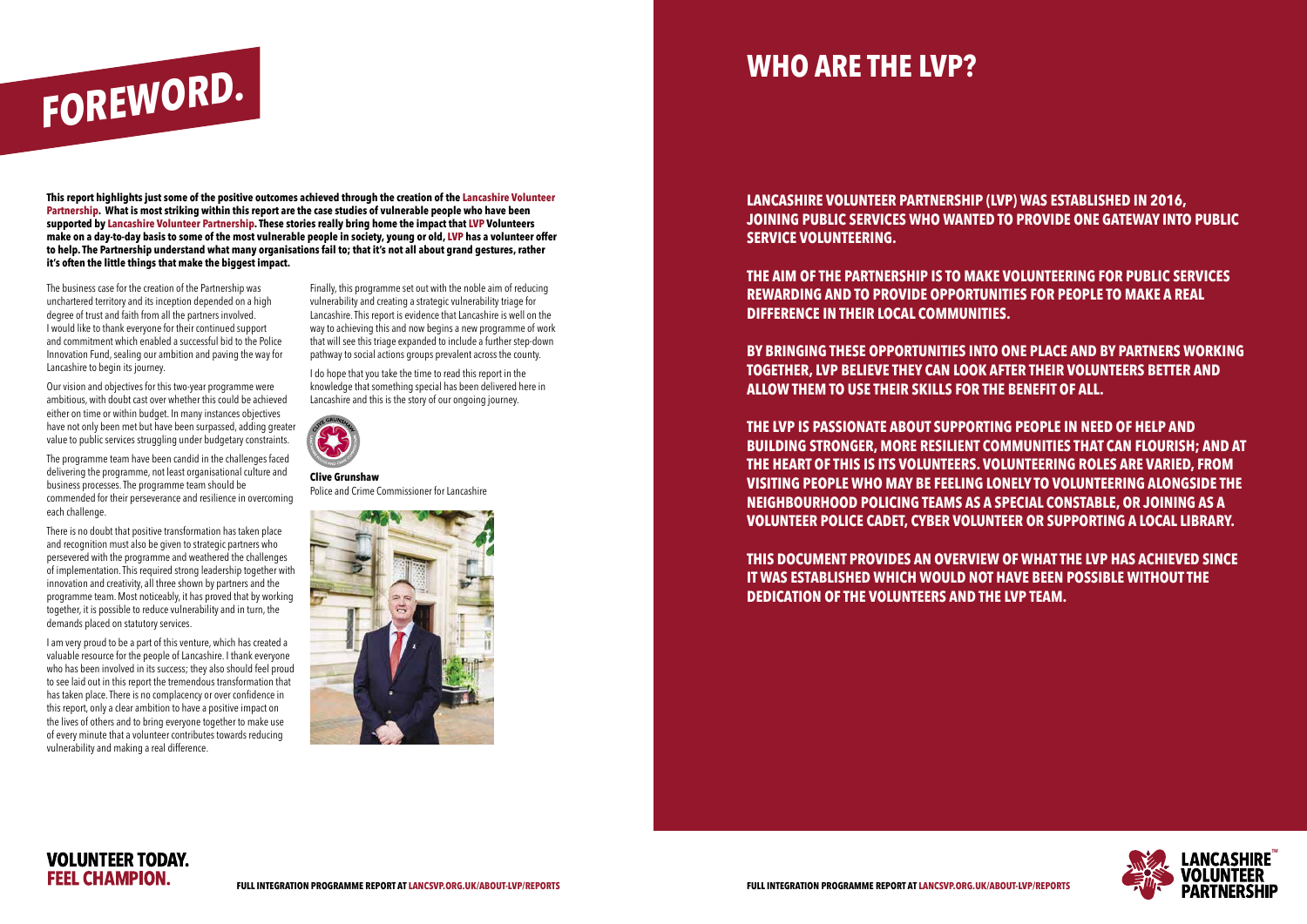COST OF LVP HOURS VOLUNTEERED SOCIAL VALUE LVP VOLUNTEERS

4.212

## £8,383.444

# 711.156  $f_7840,895$

**VOLUNTEER TODAY. FEEL CHAMPION.** 



**6**

**8**

**10**

# **FOR EVERY £1 INVESTED IN LVP**



**\_ANCASHIRE**<br>/OLUNTEER

 **A SOCIAL RETURN OF £9.97 IS RETURNED**

## **FIGURES.**

**"OUR VOLUNTEERS ARE FANTASTIC, AND WE LOVE THEM. THE LANCASHIRE VOLUNTEER PARTNERSHIP IS A FAMILY TO US AND WE HAVE A VERY DIVERSE ONE WITH OVER 4,000 VOLUNTEERS CONTRIBUTING IN HUNDREDS OF DIFFERENT WAYS."**

### **MEET SOME OF OUR CHAMPIONS**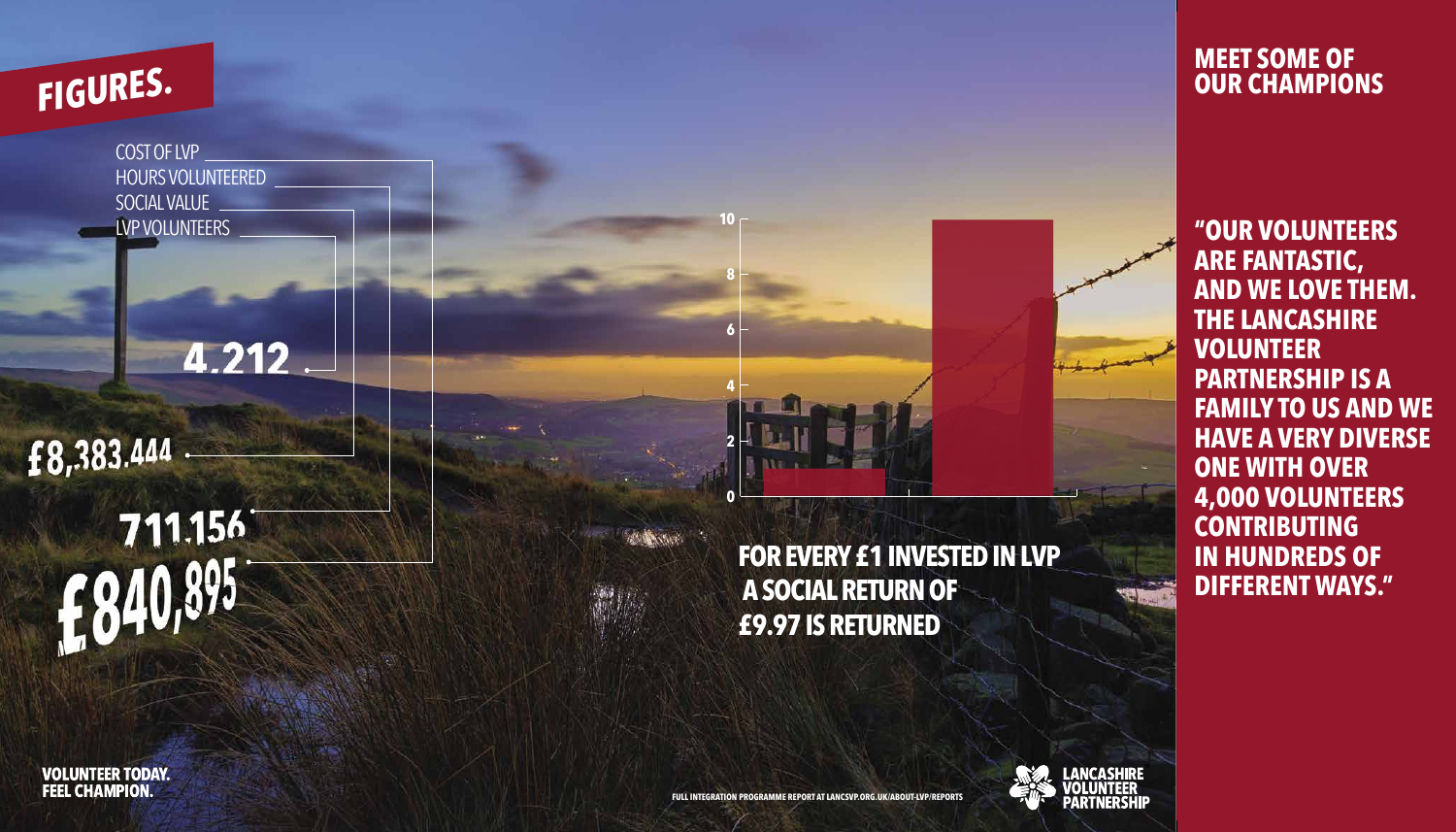#### **BECKY RUNS AN INCLUSIVE DANCE CLASS**

Enthusiastic, warm, intelligent, witty and confident are just some of the words we could use to describe Becky — oh and so much fun to be around! She really does have an infectious personality.

After joining a dance group and seeing what a difference it was making to her confidence and her life, Becky decided to train as a leader and now runs her own inclusive dance class, inspiring other people with disabilities. Becky has Down's syndrome and a heart defect which has led to many operations.



#### **SHAHBAZ SPECIAL CONSTABLE**

It never ceases to amaze us how much dedication our volunteer brings to their role on top of their already busy lives. Shahbaz knows a thing or two about being busy.

He has recently qualified as a GP and has a young family. He has been volunteering as a Special Constable in the Burnley area since August 2016, helping the local neighbourhood policing team on patrols and on operations.



#### **SARAH RURAL MOUNTED VOLUNTEER**

A talented show horse rider with a promising career, Sarah was attacked in her early 20's leaving her with permanent damage to her back and preventing her from pursuing her dream job.

But Sarah's love of horses has never left her, and she now runs her own business specialising in horse products. Sarah's stunning white horse Roland gives her a massive amount of enjoyment and he is even helping to manage her pain, as riding him for periods can bring some relief.



We aspire to be a truly inclusive partnership that represents all aspects of our community and welcome applications from anyone who wants to make a positive change.

#### **JAMIE COMMUNITY SUPPORT VOLUNTEER**

Jamie is one of our very own super heroes. For the past two years he has volunteered to support others in the community to make a difference to their daily lives. He is extremely reliable and goes that extra mile to help. He has also represented the LVP at a local football tournament to support Mental Health Awareness Week.

As well as working full-time for Jaguar Land Rover, Jamie is a fanatic sports fan and supports Preston North End, he also works there on match days. He enjoys keeping fit by going to the gym and is a keen cyclist.

A TRULY INCLUSIVE PARTNERSHIP **AS A PARTNERSHIP WE WORK WITH ALL OUR STAKEHOLDERS TO ENSURE OUR TEAM, THOSE WE SUPPORT AND ALL OUR LVP VOLUNTEERS ARE TREATED WITH DIGNITY AND RESPECT.** 

*Stonewall* 

Noreen is a linguist and absolutely loves languages – she speaks French, Spanish, some Italian, Urdu and Russian! In between this and spending time with her four grandchildren and two step grandchildren she also finds time to volunteer as a community support volunteer, regularly visiting an older lady to give her support and companionship.



**Lancashire Volunteer Partnership** works with a number of organisations to better understand our communities. We seek to bring people closer together and engage in local communities as we believe that's the best way to make a positive impact in all our lives.

#### **VICKY COMMUNITY SUPPORT VOLUNTEER**

Vicky is a superwoman! We are not sure how she fits everything in – between looking after her two young children, working and studying, she still finds time to volunteer and support a man who has dementia.

Vicki has been in her role as a community support volunteer for over a year now and has been working with the same gentleman for that time, providing him with support and giving his wife some respite.

#### **GEORGE CADET**

The Volunteer Police Cadet schemes run across the county, open to young people aged 13 to 18. The cadets get involved in lots of different activities to develop their skills and help their local community. George has been a cadet since September 2016 and is a real asset to the cadet unit.

He is very keen on maintaining his fitness outside of the cadets and attends the gym most days and plays football in between studying hard for his exams.



#### **CORDELIA CADET LEADER**

Cordelia was a police volunteer cadet for three years before deciding to go on to become a cadet leader, supporting and mentoring other young people. She likes to keep busy and is currently working as an apprentice while studying for her Level 3 qualification in business administration.

In addition to this, Cordelia juggles her volunteering with a part-time evening job. A keen photographer, Cordelia enjoys hiking and taking lots of pictures when out and about, as well as baking, listening to music and spending time with her family and friends.







#### **NOREEN COMMUNITY SUPPORT VOLUNTEER**

Noreen is one of the nicest people you could meet. She is a real inspiration — someone who is full of life and certainly likes to keep busy! A former secondary school French teacher, Noreen is now the President of the Cercle Français of Ribblesdale and runs a French literature group from her home.

#### **BILL COUNTRYSIDE RANGER**

What Bill doesn't know about the high moors of the Forest of Bowland where he does his patrols isn't worth knowing. Bill, an engineer by trade and ex-auxiliary fireman, has been volunteering as a countryside ranger with Lancashire County Council for over 30 years.

In his role as a countryside ranger Bill has been involved in many duties ranging from patrolling the access areas on the high moors of the Forest of Bowland to litter picking in country parks. Bill is currently a leader for the junior rangers on Beacon Fell where youngsters from the age of six to 14 are encouraged to study wildlife and enjoy the countryside.

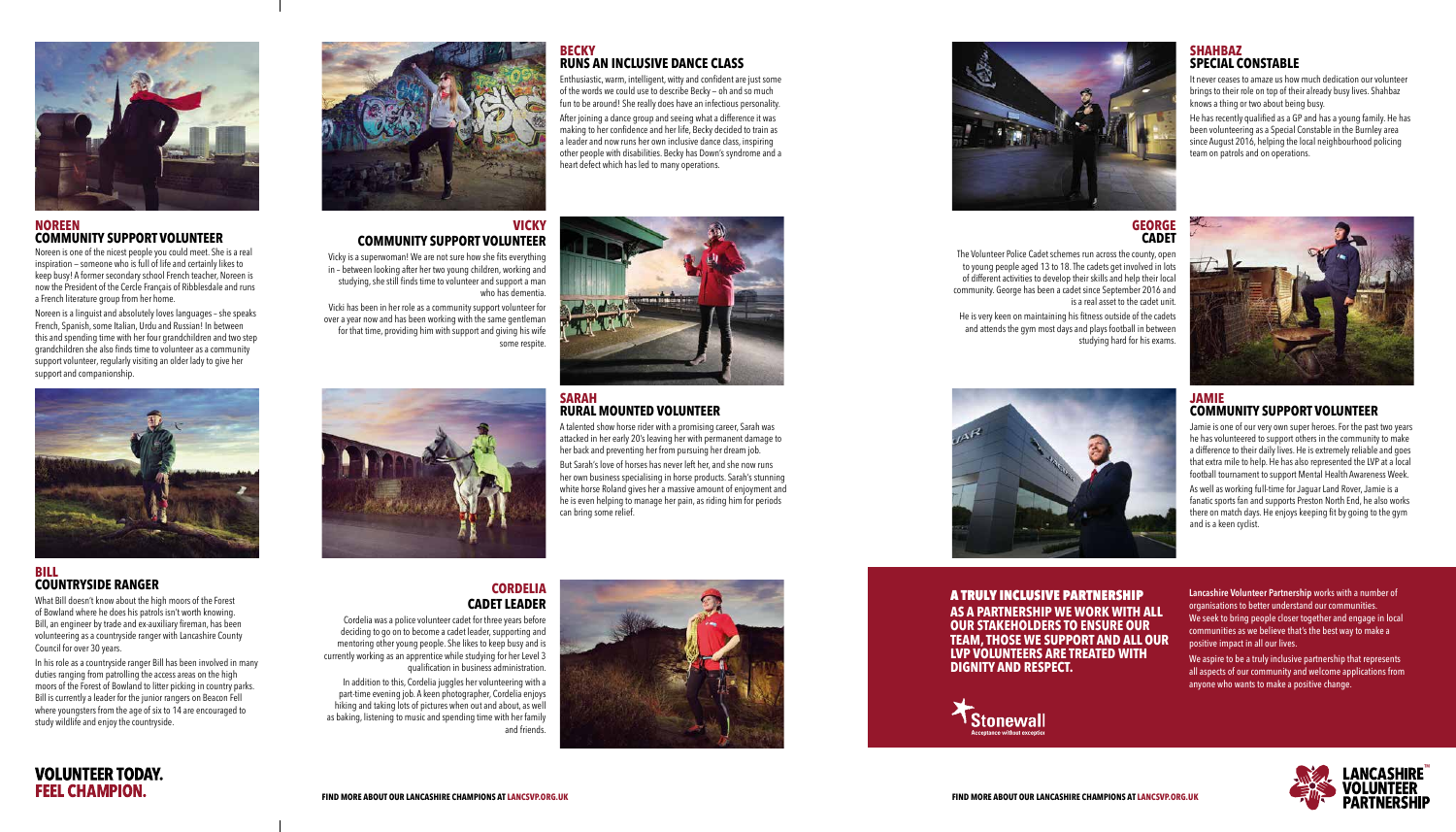#### **CASE STUDY 1 CALLUM SUPPORTED HENRY TO RETURN HOME AFTER A HOSPITAL STAY**

Callum supports Henry, an elderly man who has no family or friends and was extremely isolated from community due to a lack of mobility. Callum visited Henry once a week to spend social time and going for short walks using a wheelchair. This improved Henry's life by making it possible for him to visit local places and meet new people, Henry felt more engaged and part of his community again. One afternoon Callum found Henry on the floor, he had fallen and was in too much pain to move. Callum called an ambulance, Henry was admitted to hospital. Callum kept in contact until Henry returned home and then resumed their visits, providing Henry with friendship, comfort and reassurance. Callum has enabled Henry to remain in his own home independently for longer.

#### **CASE STUDY 2 LACKING IN CONFIDENCE, BETHANY WAS SUPPORTED INTO EMPLOYMENT**

Bethany began her volunteering journey as a reading hack in a library, a role for younger people to support other children and young people learn. Bethany felt the role was exactly what she needed to gain confidence and meet people. The library team could not praise Bethany enough for her dedication and commitment to helping others. When Bethany turned 18,

a job vacancy became available at the library and feeling more confident she applied. Now, whilst working as a paid staff member at the library, she supports the local volunteer officer to interview and induct new volunteers.

#### **CASE STUDY 3 JOINING THE VOLUNTEER POLICE CADETS TURNED JOSH'S LIFE AROUND**

Josh is 15 and came to notice when was involved in anti-social behaviour and was at real risk of entering the criminal justice system. He was referred to the volunteer police cadets where, he has shown a real commitment and is now thriving. He is making positive changes and has not been involved in antisocial behaviour for two years. His younger brother has now also joined the cadets, due to Josh's positive influence. Attendance at cadets has given Josh the opportunity to show his strengths, build his confidence and develop social networks. Now he is applying for a public services course at college.

#### **CASE STUDY 4 VOLUNTEER SUPPORTS MABLE TO REMAIN AT HOME WITH HER SON**

Mable is in her 90's; she has multiple health issues and is in the early stages of Alzheimer's. She was introduced to a community support volunteer with the aim of producing a memory box, which would help her as her Alzheimer's progresses. Mable said, "it's good to have someone to laugh with and I look forward to her visits each week." By having volunteer support, it enables her son (main carer) to have a short break knowing his mum is being looked after and motivated.

#### **CASE STUDY 5 TARGETED BECAUSE OF HIS DISABILITY STEVE WAS SUPPORTED TO MAKE POSITIVE CHANGES**

Steve was referred as he was being targeted and victimised in his local community. Steve is deaf and felt very lonely, living alone he would play music very loud, so he could feel the vibrations, which resulted in many noise complaints. He was targeted by people who would steal his money and use his home to take drugs. With a volunteer Steve sought out meaningful activities in the community, as his confidence increased he is now independently travelling on public transport, something he really struggled with previously. Steve now regularly attends a local club and plays pool with his volunteer which has given him a new focus on life. At a recent review, the LVP volunteer officer praised his progress and the positive change that his volunteer had helped bring about.





LANCASHIRE<sup>®</sup>

**PARTNERSHIP** 

**VOLUNTEER** 

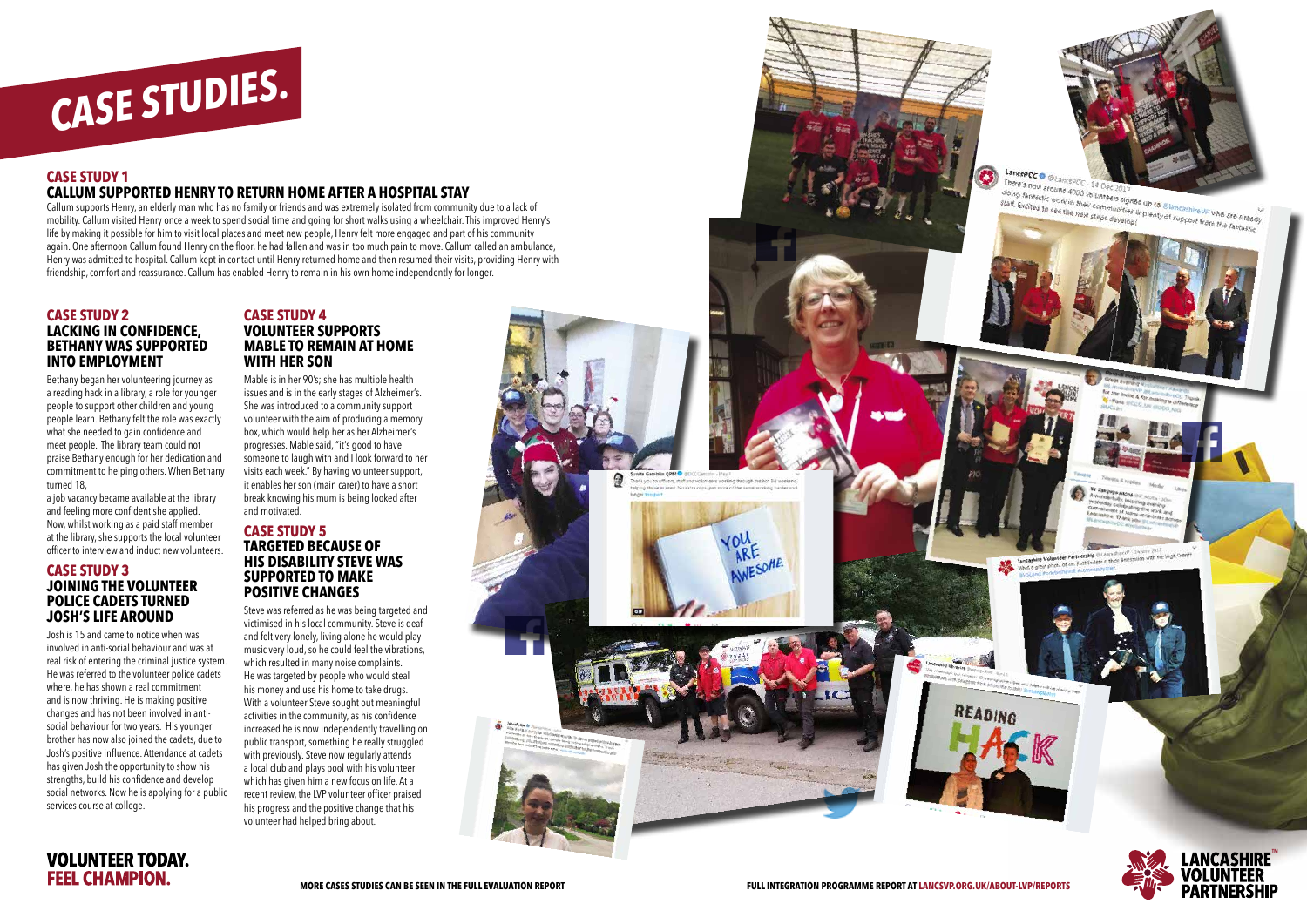#### **LVP HAS ACHIEVED SIGNIFICANT BENEFITS, WORKING ALONGSIDE ITS PARTNERS TO IMPROVE THE LIVES OF PEOPLE WHO RECEIVE THE SERVICE AND IN SUPPORTING THEIR VOLUNTEERS.**

#### **OUR LANCASHIRE WILL BRING TOGETHER SMALL LOCAL GROUPS, CLUBS AND ASSOCIATIONS ACROSS THE COUNTY IN ONE PLACE, SHOWCASING THE WORK THEY DO TO SUPPORT PEOPLE IN THEIR COMMUNITY AND HELPING THEM TO GROW. MORE THAN A DIRECTORY, IT WILL BE THE PLACE WHERE PEOPLE CAN FIND ACTIVITIES TO GET INVOLVED IN, FROM GO KARTING TO KNITTING TO LITTER PICKING. SOMEWHERE TO MAKE NEW FRIENDS AND MAKE COMMUNITIES STRONGER, PROVIDING A SUPPORT**

**NETWORK FOR PEOPLE, HOSTED BY THE COMMUNITY FOR THE COMMUNITY.** 

**IT WILL FEATURE AN EVENTS DIARY FOR EVERY AREA OF LANCASHIRE AND WILL ALSO SERVE AS A RESOURCE FOR PUBLIC SERVICES TO SEE WHAT COMMUNITY GROUPS EXIST WITHIN AN AREA, ALLOWING THEM TO SIGNPOST PEOPLE WHO COULD BENEFIT FROM THE NETWORK AND TO INVOLVE GROUPS IN MEETINGS TO IMPROVE WHERE THEY LIVE.** 

**FOR THE FIRST TIME IT WILL ENABLE GROUPS IN THE SAME NEIGHBOURHOOD TO REGISTER THEIR WORK, TO SEE EACH OTHER AND CREATE THE OPPORTUNITY TO WORK TOGETHER AND ACCESS FUNDING AND SUPPORT.** 

#### **THIS NEW AND EXCITING PROGRAMME WILL COMPLETE LANCASHIRE'S VULNERABILITY TRIAGE AND WIDEN THE COUNTY'S CAPACITY TO KEEP PEOPLE ENGAGED AND CONNECTED.**

#### **1. INCREASE VALUE FOR MONEY**

Whilst the cost of running the partnership has decreased by 10% the social return has doubled to £8,383,440 in 17/18 meaning for every £1 invested there was a social return of £9.97. Efficiencies have decreased the amount it costs to administrate volunteer applications by nearly 50%.

#### **2. INCREASE CAPACITY**

Lancashire Volunteer Partnership aimed to increase the number of public service volunteers in the county. In 2018 the number of public service volunteers within the partnership had increased by over 80% to 4,212 volunteers.

LVP also set an additional ambitious target to recruit 300 community support volunteers who would specifically focus on reducing social isolation and vulnerability. LVP was clear this target did not distract from the tremendous contribution all its volunteers already made to help reduce social isolation, protect our communities and reduce vulnerability. This ambition was achieved by the team and by 2018 LVP was supporting 344 new community support volunteers.

#### **3. DECREASE VULNERABILITY**

An important driver was to decrease the vulnerability of the public of Lancashire - reducing the need for statutory services, providing stability and preventing escalation into more costly interventions.

To help decrease vulnerability LVP manage a community befriending programme. Community Support (befriending). Volunteers support social isolated individuals/families by supporting them to re-engage back into community life. By providing this support individuals have reported they feel less isolated, their confidence and self-esteem has increased, and their general health and wellbeing has improved.

Community befriending allows volunteers to visit an isolated person to provide company, aid with confidence and have new experiences. The programme is open to clients referred to LVP who currently use statutory services (step down) or who require preventative services (stop escalation).

Rather than the end of a journey, this is just the beginning. Get ready to hear more about the Lancashire Volunteer Partnership and the contribution it can make to public service delivery in Lancashire.





LVP also provide opportunities for young people to volunteer. Its volunteer police cadet programme offers 650 places to young people across Lancashire with 203 of those cadets registered as having some kind of vulnerability.

The preventative value of community support volunteers and the support given to vulnerable young people has been established to be over £2.3M.

#### **4. INCREASE VOLUNTEER CONFIDENCE**

Volunteer confidence has risen during the integration programme, something which the LVP team considered challenging given the risks involved. Overall satisfaction rose during the programme to reach 80% by the end of Yr2 with 93% of volunteers saying they would volunteer with LVP again given the opportunity.

LVP is encouraged by a growth in satisfaction during a period of change and is committed to improving this still further in the future as it moves to business as usual.

#### **5. CREATE AND MAINTAIN A CIVIL EMERGENCY RESPONSE.**

When the Lancashire Volunteer Partnership was formed one of the added benefits the programme team wanted to explore was that of an enhanced civil emergency response. With one integrated volunteer management system came the opportunity to formalise a process that would facilitate the call out of volunteers to any given civil emergency such as flooding, fires, power cuts or other major incidents.

Working with the Lancashire Resilience Forum, LVP has begun the process of asking volunteers what specialist skills they may have and if they would be willing to put them to good use at times of emergency. Over 78% of new volunteers to LVP have stated they would be willing to be called out at these times; this could be to assist at rest centres, evacuate vulnerable people, stand on cordons or simply provide a holding hand to those in need of comfort and support.

During 2018 LVP volunteers have assisted emergency services at large scale fires, flooding and motorway closures.

#### **CAPTURE LESSONS LEARNT**

Programme manager chief inspector Ian Sewart and LVP operations manager Julie Sumner considered it important to capture lessons learnt to assist future transformation programmes. These were categorised as strategic and operational and can be found in the full evaluation report.

#### **NEXT STEPS**

This evaluation has described the progress made in making the Lancashire Volunteer Partnership the single gateway into public service volunteering in Lancashire. It has also proved that such a concept can be delivered, on budget, on time and made sustainable for the future. More than this the evaluation has shown the tremendous impact that volunteers can make to everyday life and in supporting vulnerable people.

This programme could not have been delivered without devoted and committed team members or LVP's fabulous volunteers. A big part of LVP's future will be about rewarding and recognising those that have made a difference.

Although challenging at times the results highlighted in this report make all the hard work worthwhile. At a time when public services find they are often portrayed in a negative light this programme has helped in dismissing such thoughts and concentrates only on the positive impact that can be achieved by working together.



Going forward the Lancashire Volunteer Partnership is determined not to rest on its laurels or become complacent, LVP will seek to enhance the benefits already realised and focus on vulnerability and how to support those most in need.



### **THE FUTURE**